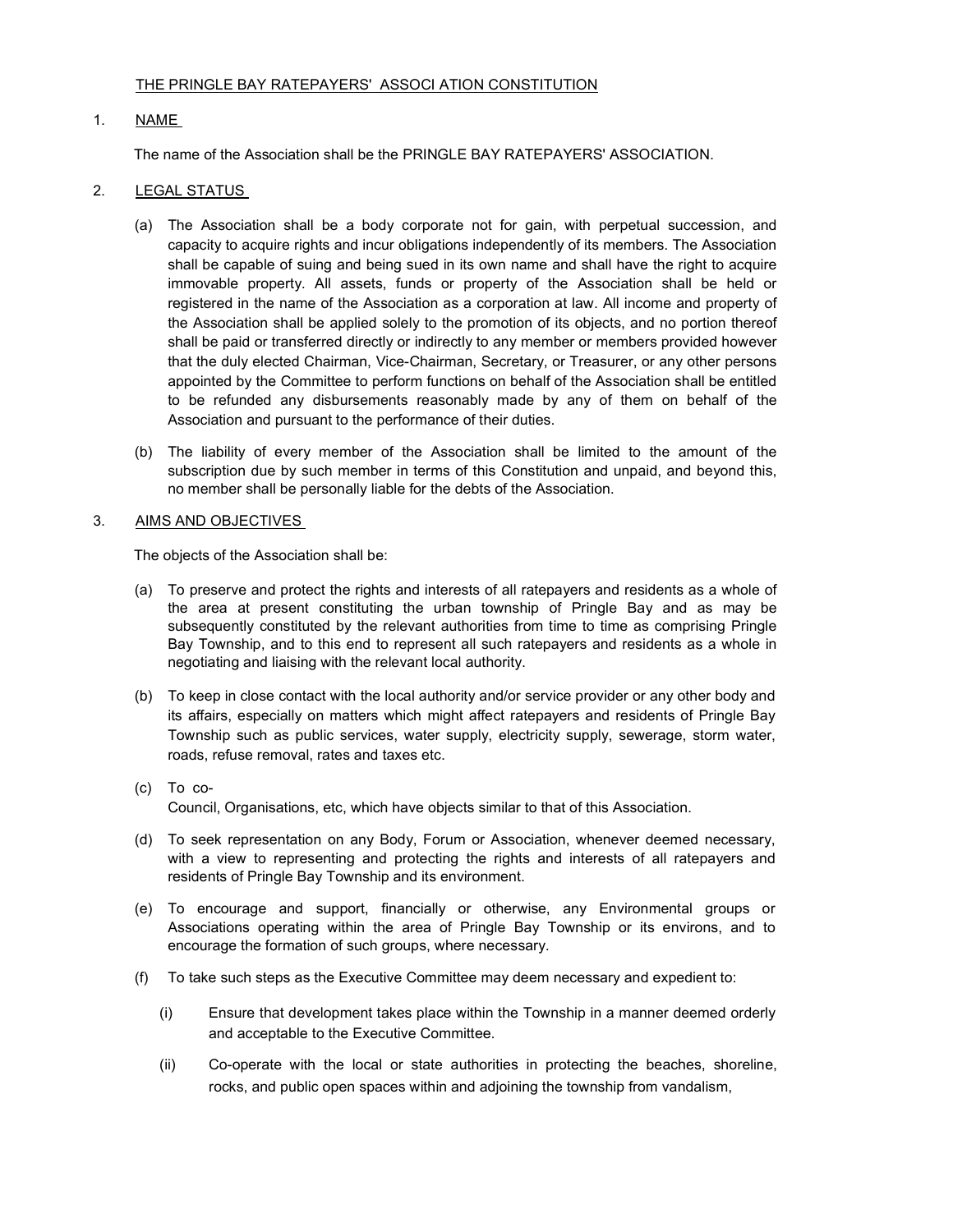destruction of flora, fauna & marine resources, and misuse, and, if necessary, to encourage ratepayers and residents to this end.

(g) To take generally an active interest in all matters affecting the welfare of all ratepayers and residents of Pringle Bay Township, particularly those relating to rates, services and amenities.

## 4. POWERS

The Association and any committee managing its affairs shall have all such powers as are appropriate for achieving the aims and objects of the Association.

#### 5. MEMBERSHIP

(a) Ordinary membership shall be open to:

(i) all ratepayers owning property within the area of Pringle Bay Township as defined in sub clause 3 (a) above; and

(ii) subject to the provisions as to voting rights pertaining to members as set out in clause 7(h), the spouse of any ratepayer who is a natural person.

(iii) for the purposes of sub-

person with whom the ratepayer is in a permanent relationship.

(b) Application for membership shall be made in writing to the Secretary and signed by the applicant.

(c)

- (i) The Executive Committee shall consider all applications for membership and shall in their discretion admit applicants to membership and enrol them as members of the Association.
- (ii) If at any time after the admission of an applicant to membership it shall appear that he has been admitted under a misrepresentation or mistake, the committee shall have the power to cancel such admission. The person whose election is thus cancelled in terms of this clause shall cease to be a member of the Association and his name shall be erased from the register of members and he shall have no claim against the association for damages, return of entrance fee or subscription, on any grounds whatsoever, but the committee shall be entitled to make such ex gratia refund of such entrance fee or subscription.
- (d) Honorary members may be elected by the members present at a general meeting.

## 6. EXECUTIVE

- (a) The affairs and assets of the Association shall be controlled by an Executive Committee.
- (b)
	- (i) The Executive Committee shall consist of not less than six (6) and not more than ten (10) members, as may be elected at each Annual General Meeting, subject, however, to the provisions of subparagraph (ii) below
	- (ii) The Executive Committee members shall retire annually by rotation of half the number of sitting members. The Committee members to retire each year shall be those who have been longest in office since their last election at the annual general meeting but as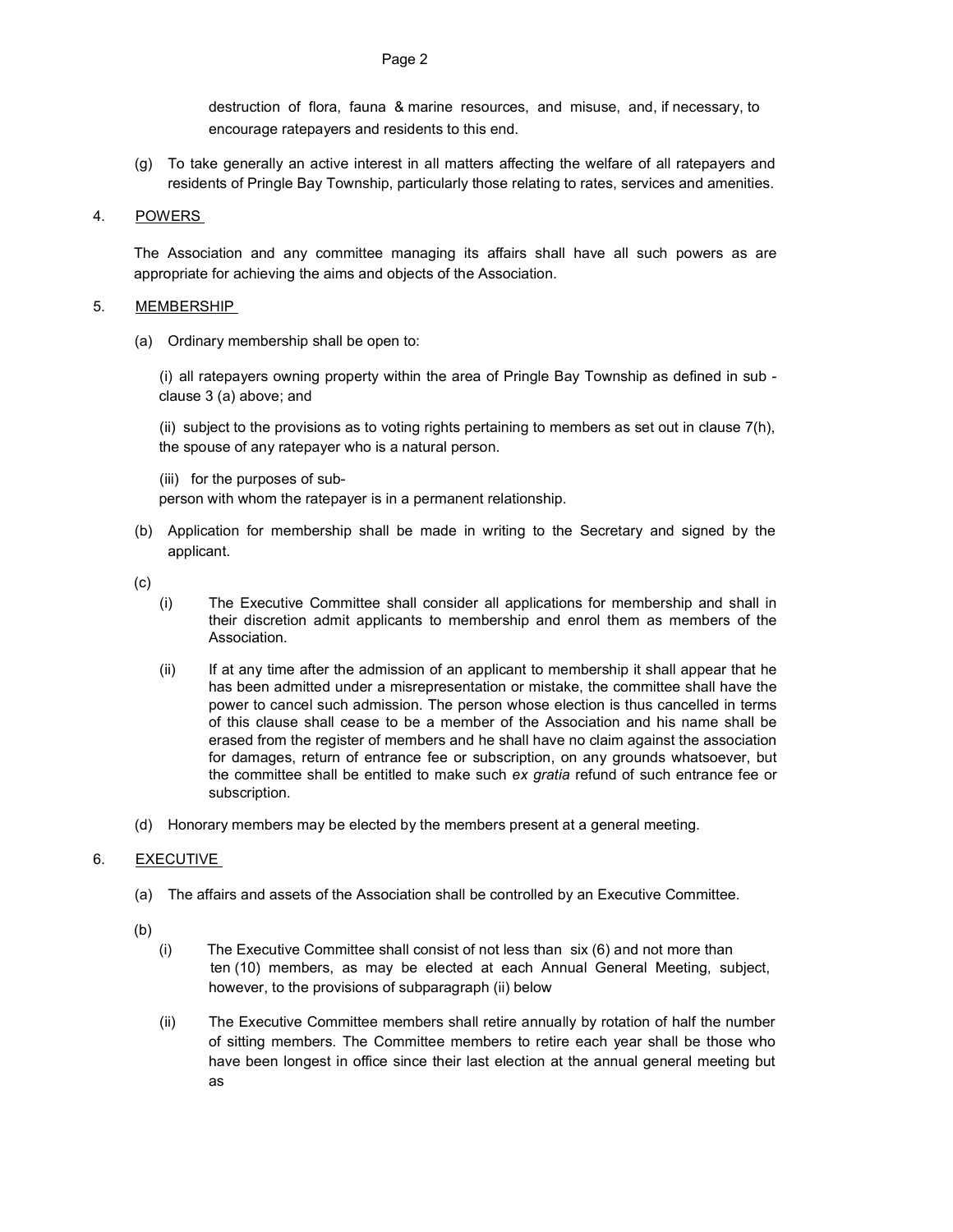between members who became committee members on the same day, those to retire shall unless they otherwise agree among themselves, be determined by lot at a meeting of the Executive Committee. A retiring member shall be eligible for re-election.

- (iii) The Executive Committee shall at its first meeting after the Annual General Meeting elect from amongst its members a Chairman, Vice-Chairman, Secretary and Treasurer.
- (iv) If any vacancy arises in the Executive Committee during the course of the year, such vacancy may be filled by the Committee. A member so appointed shall, subject to paragraph (v) hold office until the next Annual General Meeting.
- (v) The Executive Committee shall have power to co-opt to the committee or to serve on any ad hoc sub-committee(s) members, in addition to those elected or appointed in terms of sub-paragraph (ii), as in its discretion it may from time to time decide. Any coopted member shall hold office until the relevant subcommittee is dissolved or the next Annual General Meeting whichever should be the earlier, subject always to the provisions of paragraph (i).
- (vi) Any member of the Association who is a member of the ward committee of the municipal ward which incorporates Pringle Bay shall ex officio be a member of the executive committee.
- (c) Candidates for the position of Executive Committee member including retiring committee members shall be nominated in writing. Nomination forms, signed by the proposer and seconder and also by the nominated member to signify willingness to accept office, must reach the Secretary at least seven (7) days before the annual general meeting. If the number of candidates does not exceed the number of committee members to be elected, all the candidates shall be declared elected. If the number of candidates exceeds the number of committee members to be elected, the election shall be by ballot. The members present at the Annual General Meeting shall each vote for as many candidates as there are vacancies but the ballot paper of any member who votes for a greater number of candidates than there are vacancies, shall be invalid. If insufficient or no nominations are received, the vacancy(ies) so caused shall be regarded as a casual vacancy(ies) to be filled as provided for by sub paragraph (b)(iv) above.
- (d) Although proxy votes may be accepted in other matters, no proxy or postal votes will be accepted for the purposes of voting for the election of Executive Committee Members.
- (e) No person shall be elected to the Executive Committee unless he/she has been a member of the association for at least three months and has paid his current year's subscription.
- (f) A quorum at an Executive Committee meeting shall consist of one half of the members of the committee plus one member.
- (g) Representatives of the local Authority may be invited to the Executive Committee meetings, and all other meetings and may address such meetings. They shall, however, have no right to vote at an Executive meeting unless they are also elected members of the Executive.
- (h) No Executive Committee member may also be a councillor on the council of any local authority having jurisdiction over Pringle Bay during his period of office as an Executive Committee member, and any such member shall immediately resign as a committee member should he be elected to the council of any such local authority.
- (i) The Executive Committee shall meet at least six times a year excluding Annual and Special General Meetings. Any member of the Executive Committee failing to attend three consecutive meetings without leave of absence having been granted by the Committee, shall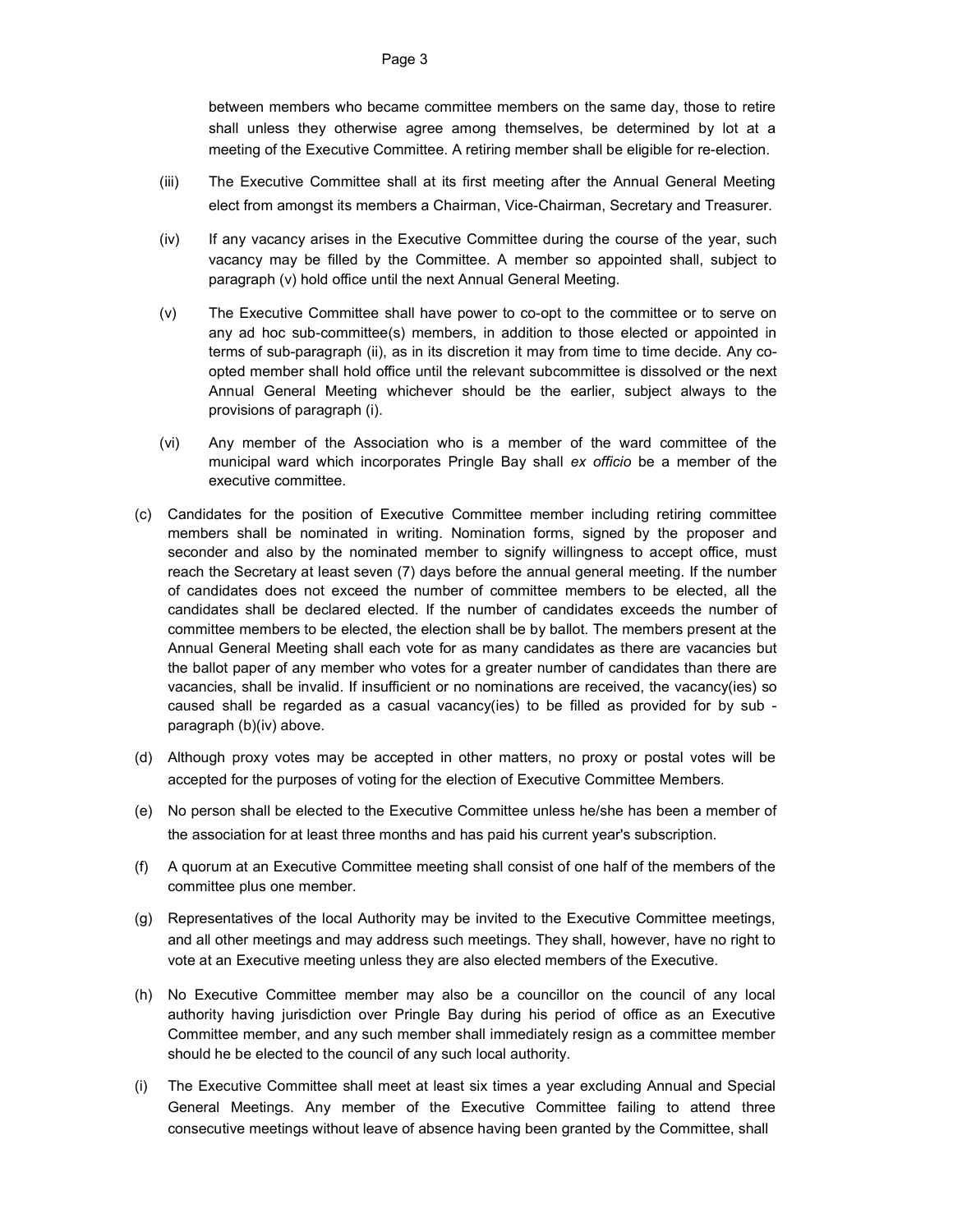forthwith forfeit his/her office. The Executive Committee may, however, condone such absence on a satisfactory reason being advanced.

- (j) The Executive Committee may delegate any of its powers to a sub-committee consisting only of such of the committee members as it thinks fit.
- (k) The Executive Committee shall have power to make such rules and/or regulations as may be necessary for the proper conduct of the business of the Association.
- (l) The Executive Committee shall have the power to appoint and remunerate at its sole discretion any artificial or natural person to assist with clerical and similar duties in order to carry out its functions and on such terms and conditions as the Executive Committee may deem fair and reasonable. Notwithstanding anything otherwise contained in this constitution, any person appointed and remunerated in terms of this sub-paragraph may be a committee member or, if an artificial person, a committee member may have an interest therein or be associated therewith

#### 7. GENERAL MEETINGS

- (a) The Annual General Meeting shall be held in the month of December. Other general meetings shall be held as may be considered necessary by the Executive Committee.
- (b) A special general meeting shall be convened by a majority decision of the Executive Committee or upon a petition in writing to the Executive committee signed by not less than one-tenth (1/10) (but in no case less than twenty (20) of the members of the Association entitled to exercise a vote, for the consideration of such business as shall be specifically stated in the requisition. If within twenty-one (21) days after the transmission of such requisition a special general meeting is not convened by the executive committee, it may be convened by the prescribed number of requisitionists.
- (c) All notices convening a meeting, whether annual or special, shall be posted to the addresses of all members in good standing with the Association at least fourteen (14) days before the date fixed for the meeting and shall specify, inter alia, the nature of the business to be transacted. The non-receipt of such notice by any member shall not invalidate the proceedings of any meeting.
- (d) The Chairman of the Executive Committee, or in his absence, the Vice-Chairman, shall be the chairman of any general meeting. In the event of both being absent, the committee members present shall appoint one of their number to act as chairman of the meeting.
- (e) The quorum for a general meeting shall be one-tenth (l/10) of the paid-up members entitled to exercise a vote, excluding committee members. If a quorum is not present, the meeting if convened upon the requisition of members shall not be held, in any other case it shall stand adjourned automatically for fourteen (14) days, notice again being given to all members as provided for in paragraph (c) above.
- (f) No member shall be allowed to speak or vote at any meeting of the Association unless he/she has been a member for at least thirty days prior to the date of the meeting and his/her subscription for the current year has been paid.
- (g) The Executive Committee shall before any meeting is convened decide whether voting by proxy will be allowed at such meeting, and if so, the necessary forms shall be dispatched with the notices convening such meeting,
- (h) Subject to the provisions of clause 7(i) each member shall be entitled to exercise only one (1) vote at any meeting of the Association.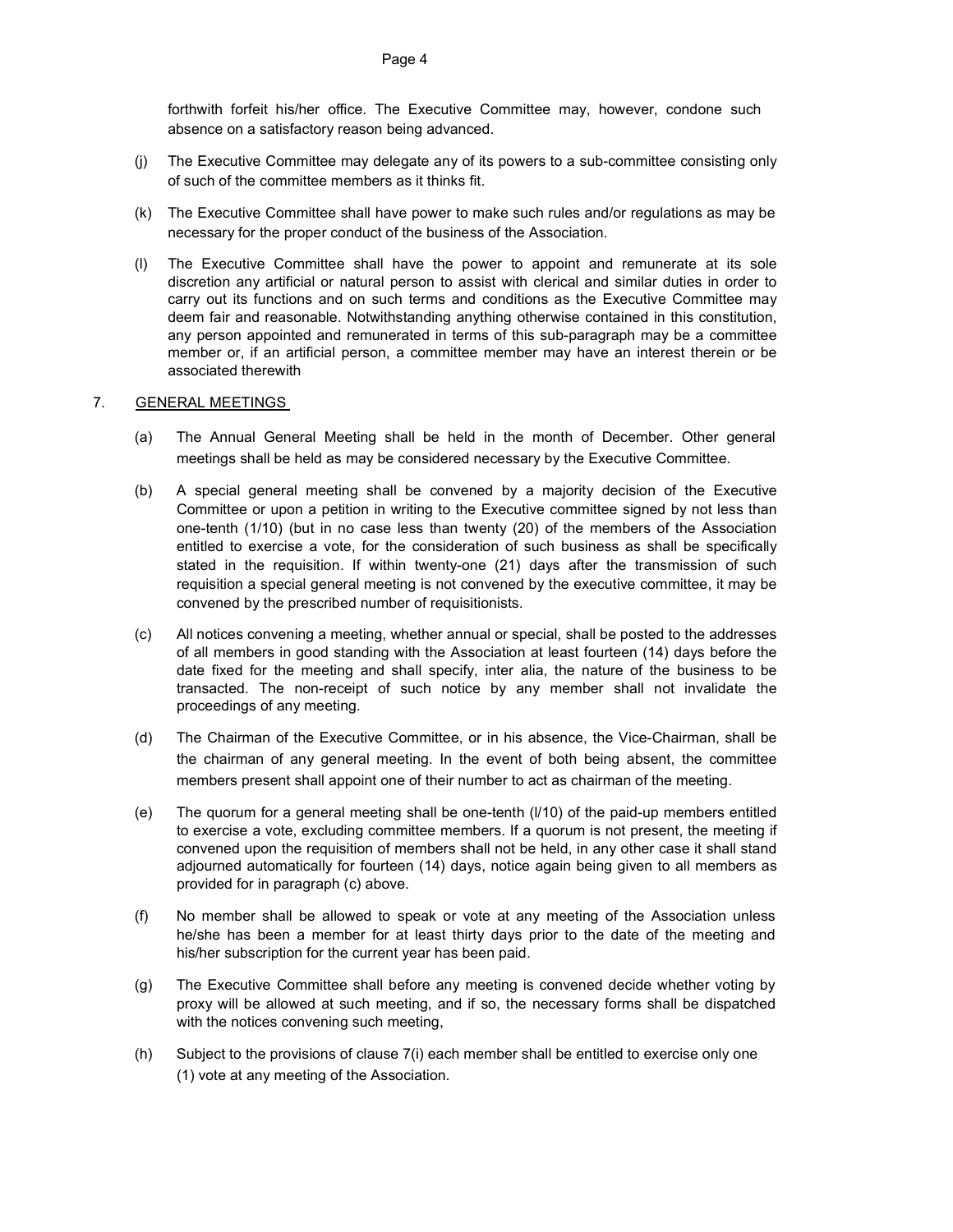- (i)
- (i) In the case of a member referred to in clause  $5(a)(ii)$ , such member and a member referred to in clause  $5(a)(i)$  shall be entitled to exercise only one (1) vote between them. In the event of a dispute between such members as to which of them shall be entitled to exercise the vote the right of the member referred to in clause  $5(a)(i)$  shall take precedence over the other member.
- (ii) In the case of persons who are members by virtue of their joint ownership of property referred to in clause 5(a)(i), they shall be entitled to only one (1) vote between them. In the event of a dispute arising as to which of them shall be entitled to exercise the vote, such dispute shall be decided by lot.
- (j) A member who is not a natural person may designate a natural person to act on its behalf, including voting at meetings and participating in the committee, by submitting a written nomination to this effect to the secretary. Such nomination remains of force until revoked in writing or replaced by another nomination.

# 8. CHAIRMAN'S CASTING VOTE

At all General and Executive Meetings the Chairman shall have a deliberative vote, and in case of any equality of votes shall also have a casting vote.

## 9. FINANCIAL YEAR

The financial year of the Association shall be from the first day of November to the last day of October of each year, both days inclusive.

#### 10. SUBSCRIPTIONS

- (a) The annual subscription shall be such amount as shall be determined from time to time by the Executive Committee, provided always that any amendment to the annual subscription shall be confirmed by members at the immediately preceding general meeting. Notwithstanding such approved amendment the committee shall be entitled to increase the subscription further by an amount not exceeding the official inflation rate to cover any unavoidable increases in administration costs.
- (b) The subscription for the current year shall be paid within THREE (3) months of the commencement of the Association's financial year whereafter any unpaid subscription will be deemed to be in arrears.
- (c) Members shall pay subscriptions within THIRTY (30) days of being notified thereof by the Treasurer.
- (d) Notwithstanding anything otherwise contained in this clause, any permanent resident of the urban Township of Pringle Bay as defined in sub-clause 3 (a) above, shall be entitled to apply to pay a reduced subscription equivalent to 20% of the current annual ordinary subscription for as long as he or she resides permanently in Pringle Bay provided such resident;
	- (i) is a ratepayer of the said Township, and
	- (ii) receives an income solely from a social welfare pension from the state, or on a means test basis would qualify for such pension.

## 10A. TAX PROVISIONS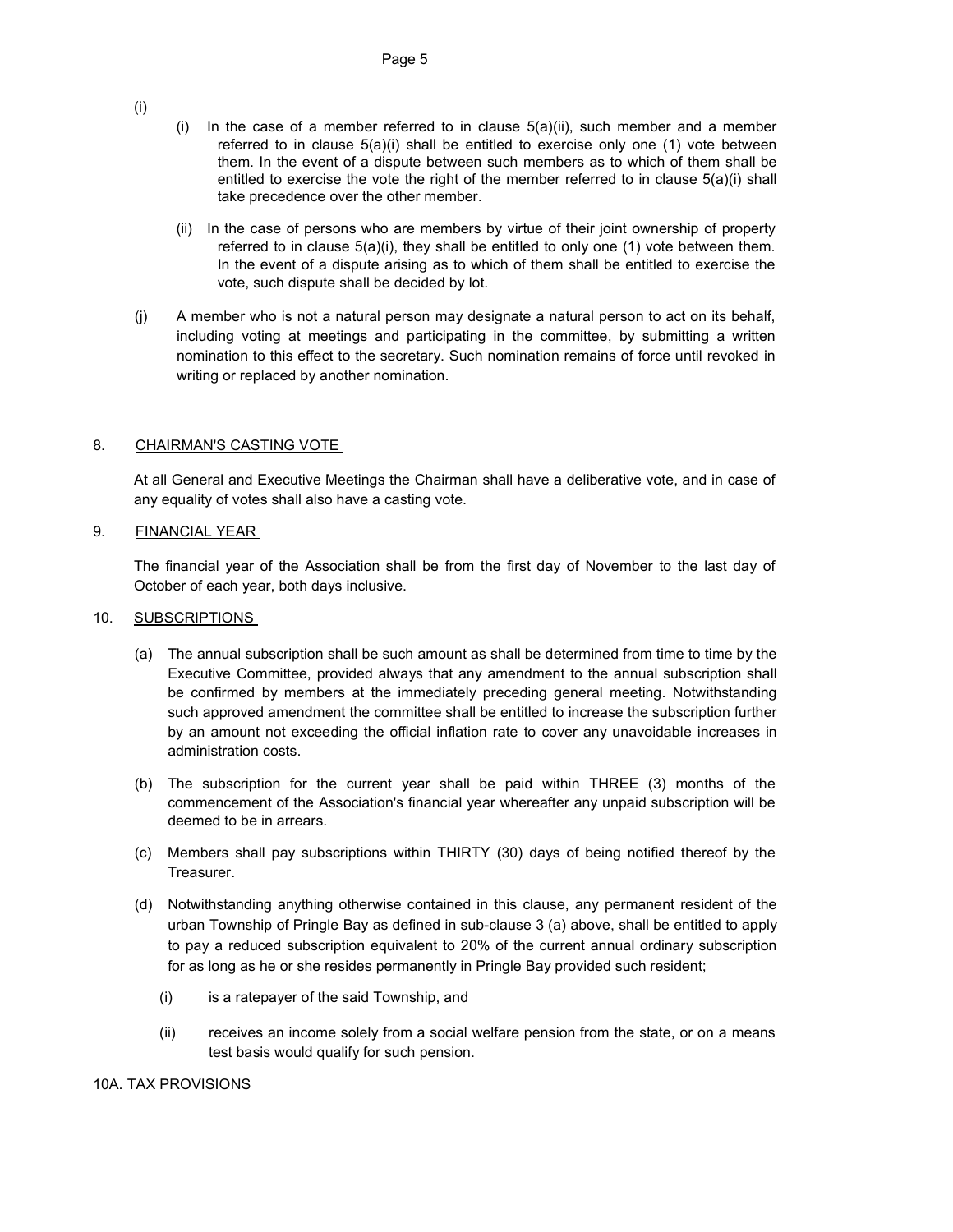- (a) Such public benefit activity/activities (or substantially the whole thereof) will be carried out in the Republic of South Africa.
- (b) At least three members of the executive committee of the Association, who are not connected persons as defined in the Income Tax Act to each other, shall accept fiduciary responsibility of the Association for the purposes of the said Act.
- (c) No funds will be distributed to any person (other than in the course of undertaking any public benefit activity.
- (d) The funds of the Association as a public benefit organisation will be used solely for the purpose for which it was established, or shall be invested with registered financial institutions as defined in Section 1 of the Financial Institutions (Investment of Funds) Act, 1984, (Act No 39 of 1984) or in any listed
- (e) Upon dissolution of the Association as public benefit organisation, the remaining assets will be transferred to a similar public benefit organisation within the Republic of South Africa which has been approved in terms of section 30 of the income Tax Act No 58 of 1962.
- (f) A copy of all amendments of this Constitution, or other written instrument under which the Association as a public benefit organisation was established, will be submitted to the Commissioner for the South African Revenue Service.
- (g) No activity of the Association will directly or indirectly promote the self-interest of any fiduciary or employee of the organisation otherwise than by way of reasonable remuneration.
- (h) No remuneration will be paid to any employee, office bearer, member or other person which is excessive, having regard to what is generally considered reasonable in the sector and in relation to the service rendered and has not and will not economically benefit any person in a manner which is not consistent with its objects.

## 11. CONSTITUTION

- (a) Alterations or additions to the Constitution may be made only by two-thirds of the members present and entitled to exercise a vote at an Annual General or Special Meeting of the Association, provided that at least thirty days notice of such proposed alterations or additions shall have been given in writing, to the Chairman or Secretary.
- (b) Not less than fourteen days notice in writing shall be given to members of any meeting at which such alterations or additions are to be considered.
- (c) Suggested alterations or additions to this Constitution, proposed by the Executive Committee and passed at its meeting, shall be exempt from the foregoing thirty days notice, but shall be subject to the fourteen days notice convening the meeting.
- (d) Copies of this constitution shall be furnished to any member on request and against payment of a nominal charge as may be determined by the Executive Committee from time to time. All newly elected committee members shall be entitled to a copy free of charge.

#### 12. DISSOLUTION OF THE ASSOCIATION

(a) The Association may be dissolved by a majority vote of two-thirds of the persons who are present and entitled to vote at a General Meeting duly convened for that purpose and confirmed at a second Special General Meeting held not earlier than 14 days and not later than 28 days after the passing of such resolution.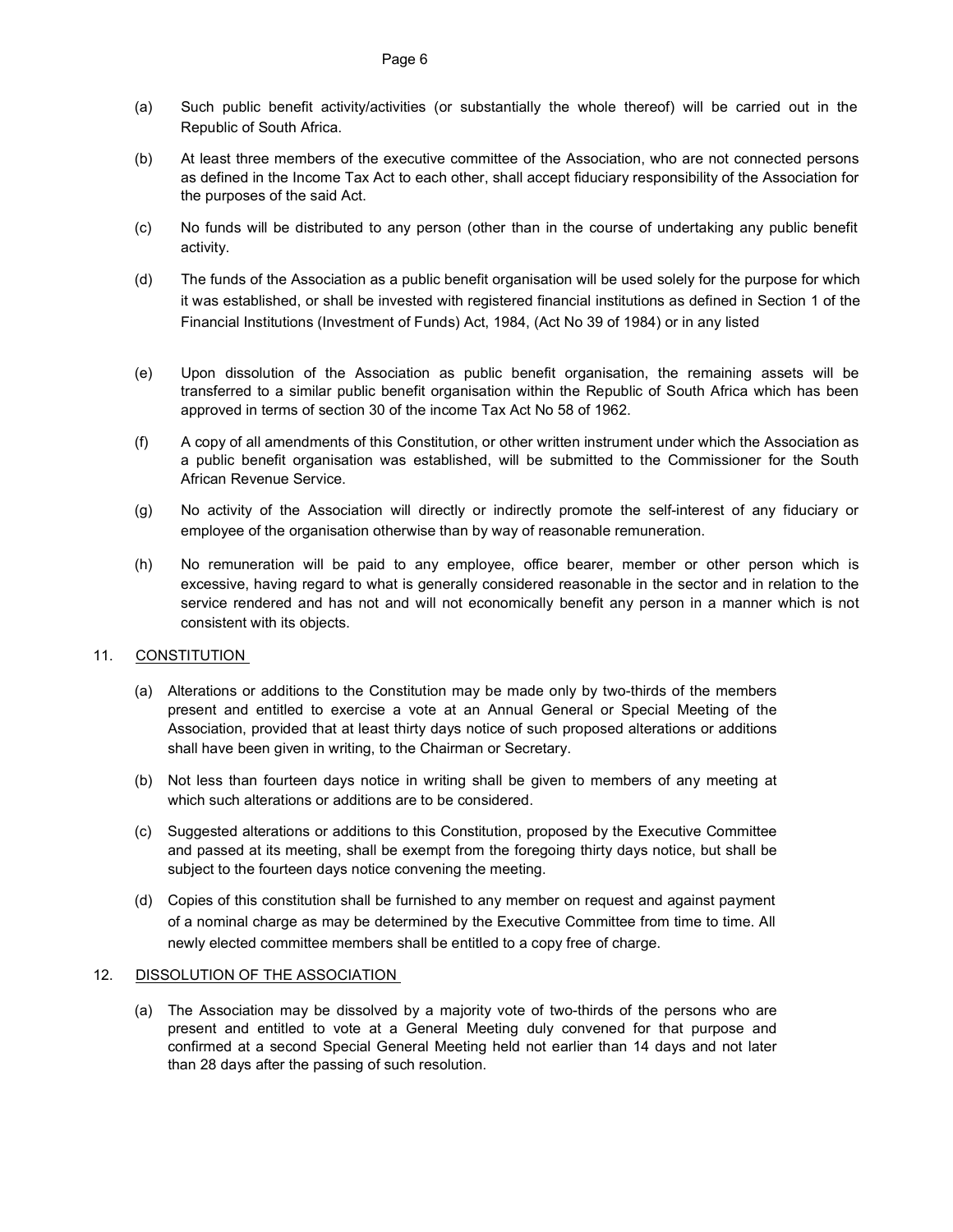- (b) At such meeting 10 persons entitled to vote shall form a quorum.
- (c) The meeting referred to in this paragraph shall be convened by sending a notice to members and representatives at least 28 days before the date of the first meeting. Such notice shall clearly state the object of the meeting and the date, time and place appointed for each of the two meetings.
- (d) In the event of the dissolution of the Association being agreed upon:
	- (i) The property and other assets of the Association shall be vested in such liquidator as the Executive Committee shall appoint.
	- (ii) If there remain any assets whatsoever after the satisfaction of all the debts and liabilities of the Association, such assets shall not be paid to or distributed amongst the members but shall be given to such local organisation or organisations preferably having a similar object, as may be approved by a majority of the persons present and entitled to vote at the first -mentioned meeting and confirmed at the second meeting referred to.